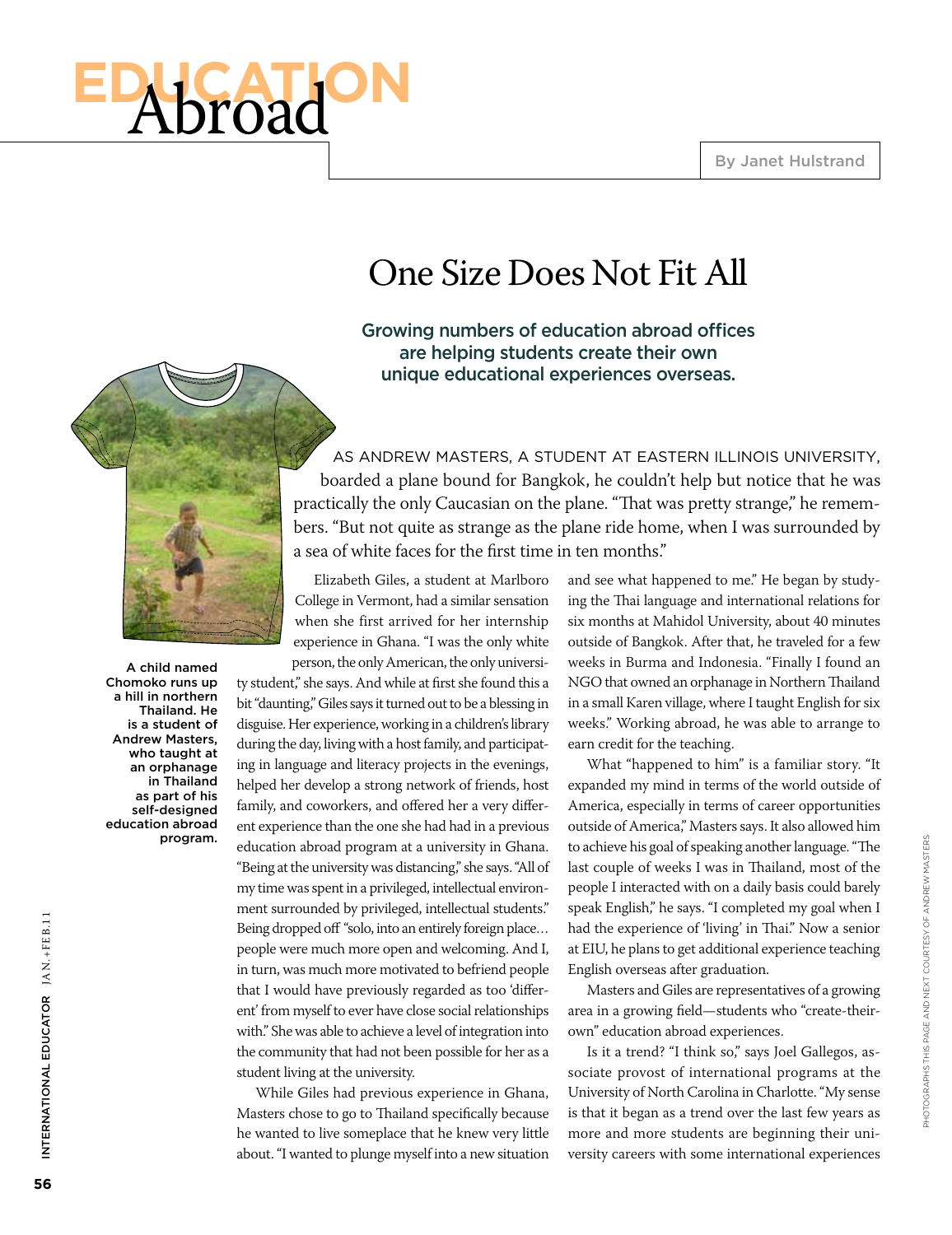already under their belt." Gallegos points out that while traditional Western European education abroad programs continue to capture the interest of many students, "a growing number are motivated by service learning and undergraduate research-based programs that often require a more customized approach." Gallegos also notes that more and more students are pursuing hybrid programs involving nontraditional disciplines such as engineering or health studies, and are seeking to go to nontraditional destinations. "This type of initiative requires universities to support their students in a different way than a traditional group or exchange program might."

Wendy Williamson, director of study abroad at EIU says that her own experience in being allowed to create an individualized curriculum as an undergraduate influenced her desire to build flexibility for students to customize their education abroad experiences into the study abroad program at

EIU. "I believe education should be individualized as much as possible, to maximize student learning, potential, and goals," Williamson says. At EIU, students who want to create their own education abroad experience are guided through an advising process that helps them match their unique goals to a study abroad program or experience. "We have a petition process during which we look for three things: that the host or partner is credible; that the location is safe; and that the credits have been approved by our academic department chairs. If these things are present, then we see the study abroad experience as appropriate to the student's individual educational goals, and we try to help the student achieve those goals."

While she is a strong advocate of such programs, Williamson would be the first to admit that it's not for everyone. "The ideal student is one who takes charge of his or her learning and shows a fair amount of independence," she says. "Such a student must

possess self-motivation and organizational skills and be adventurous, willing, and able to take some risks. Students who need a great deal of hand-holding or help along the way, or who don't appear to be organized or have a grasp of their degree requirements and goals, should pursue more structured opportunities." At EIU, they use a "structure scale" to help in advising students. "In other words, we gauge how much structure is healthy for students as we get to know them." Most students who pursue individualized programs at EIU self-select in the sense that the opportunity for individualized study abroad is not actively promoted. "We don't advertise the fact that students can 'create their own' experience, other than allowing them to customize their experience through our petition process," Williamson says. "It comes about through student initiative."

At Marlboro, students in the World Studies Program (WSP) follow a course of study that integrates liberal arts learning



Children at the orphanage in Thailand listen to announcements under the flag before going home for the day. Their English teacher was Eastern Illinois University student Andrew Masters for six weeks.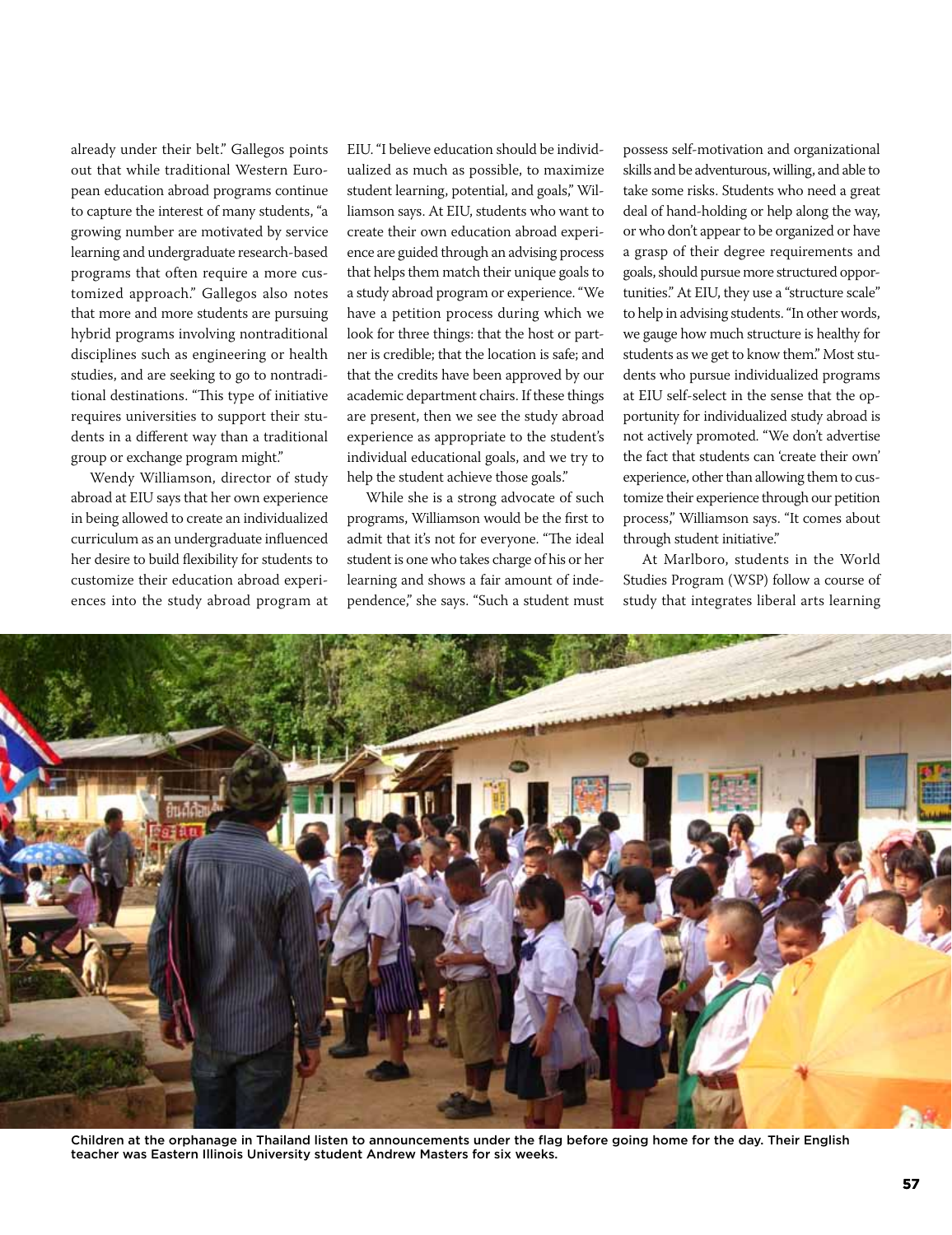and international studies with a six-toeight month internship in a foreign culture. All students in the WSP design their own overseas internships. "They decide what and where they want to study as best fits their academic plans," says Beverly Behrmann, associate director of the program. "They have to find an internship in their country of choice and plan a semester's worth of work through remote tutorials with sponsoring faculty. These students must be highly motivated, well-organized, flexible, and able to enthusiastically embrace the amount of work for predeparture preparations, as well as the in-country internship and academic pursuits. That's a lot! But these are also great qualities to acquire while completing a bachelor's degree."

For her WSP internship, Chrissy Raudonis spent seven months in Argentina learning about ecology and conservation through her work with an Argentine NGO. "I was with a local environmental activist NGO that was campaigning against the country's extractive, contaminating industries," Raudonis says. She also volunteered at a native tree nursery, and for the last two months of her stay, she worked with a professor in the forestry department at a nearby university on a reforestation/land use project in the local UNESCO Biosphere Reserve. Now back at Marlboro, Raudonis is working on her senior thesis, which she says has been "heavily influenced" by her experience abroad. "It gave me a new perspective on environmentalism and science in Argentina," she says. "It made me want to investigate in an academic context many of the attitudes I observed. For example, I noticed that many environmental activists in Argentina frequently use anti-imperialist rhetoric and look at multinational corporations from a neo-colonialist perspective. I'm interested in studying the roots of these attitudes."

"The students in this program return with confidence, maturity, openness, and a tolerance for ambiguity that they would not have developed from any other kind of experience," says Behrman. "It is truly amazing to see them go through the entire process, from the conception of ideas through creating and executing their plans, and then returning. I am always impressed." Certainly graduating



Andrew Masters teaching a "How Old Are You?" English lesson as part of his selfdesigned education abroad experience.

from such a program, with an international resume already started, offers students a big step forward in a difficult job market.

#### **How Schools Can Help**

While a great deal of individual initiative is required for students on "create-your-own" programs to be successful, guidance from education abroad and academic advisers, as well as monitoring of the process from beginning to end, is also very important. According to Gallegos, "Any solid 'create your own' experience may require additional support and attention from the education abroad office, along with guidance from the academic departments. It's not enough to inspire your students to create their own international experiences. If we are to offer such opportunities, it is essential to support and guide students in their project choices and development." He adds, "Given the more independent nature of a customdesigned program, specific attention should also be given to the goals and learning outcomes of such opportunities."

Joan Elias Gore, senior academic development consultant at the Foundation for International Education agrees. "Students seeking to engage in direct enrollment at foreign universities need to be sure they understand how the overseas courses operate; how they will be assessed; and how credit verification will be provided, to be sure they

can get credit." Gore adds that the rules regarding work and volunteer work abroad can be particularly tricky. "Often visa rules are very strict, and students heading out on their own confront great difficulty. For students seeking these kinds of opportunities, it is essential to start at the education abroad office, to be sure they can do what they want to do, and do it safely. Independence is a good thing to nurture, but it is always important to remember that this independence should be informed by faculty, education abroad advisers, health advisers, and others who can provide the kind of information needed to help students have the best possible experiences personally and academically. These folks can help each student choose the right opportunity for him or herself."

At Marlboro, in addition to close work with faculty and advisers, students engage in preparatory coursework. "Before going to Argentina, I took a number of required courses, including a course on how to find an internship, and how to design fieldwork," Raudonis says, adding that although the experience was "largely self-directed," her in-country adviser acted as a link with Marlboro and provided her with support for any academic problems she encountered.

Another important way schools can help students is to provide funding for independent projects abroad. At Colorado College, a venture grant program broadly available to

ATOR JAN.+FEB.11